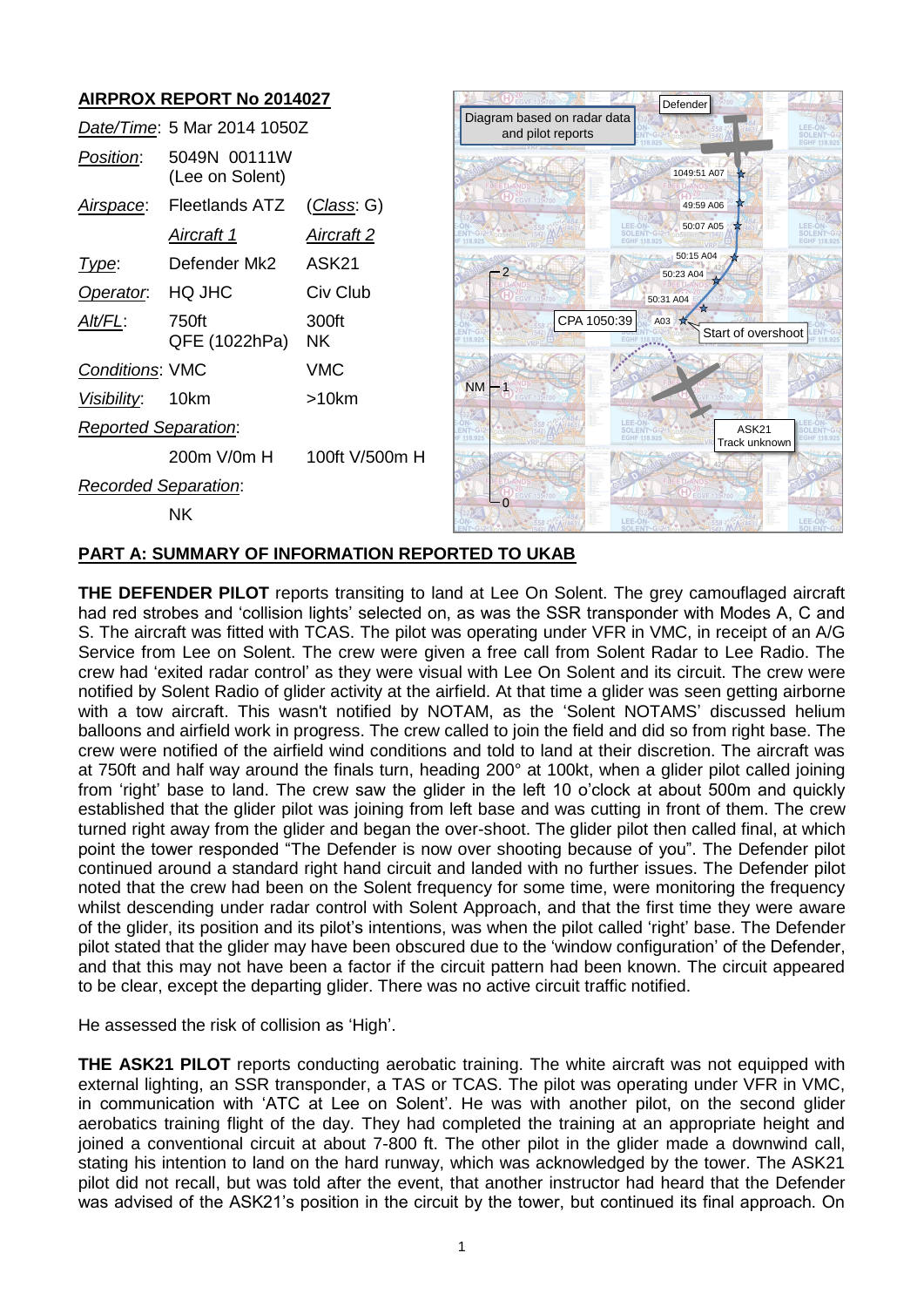the base leg, about to turn finals at 300-400ft and 65kt, the ASK21 pilot heard the Defender pilot calling he was going around and he observed his go around manoeuvre. They were at a similar height at a range of about 600-800m. The ASK21 pilot called finals and proceeded to a normal landing, stopping very short, and vacating the runway immediately onto the grass to the east of the runway. The ASK21 pilot stated that he considered 'normal rules of the air' applied, and that a powered aircraft gave way to a glider. He also stated that he had conformed to a normal circuit at normal heights and speeds, and made the correct calls.

He assessed the risk of collision as 'Very Low'.

**THE A/G OPERATOR** reports that at approximately 1040 on the 5<sup>th</sup> March 2014 a Defender called 'Lee Radio' requesting airfield information to join. The A/G Operator subsequently gave the Defender pilot the relevant information, the runway in use was RW23 on a right-hand circuit, and he also informed him of glider activity. The Defender pilot acknowledged the information and said that he intended to join 'right base' for RW23. At approximately 1045 a glider (of which he could not recall the call-sign) made a call of 'downwind left hand 23 hard' which he acknowledged and advised the Defender. At approximately 1050 the Defender pilot called 'Finals' for RW23. This appeared to the A/G Operator like a long finals approach as he did not have the Defender visual on right base, even though the pilot had stated that this was his intention. The A/G Operator believe he may have joined on a very wide right base which caused him to enter Fleetlands ATZ without making Fleetlands aware. He subsequently received a phone call from Fleetlands informing him of the Defenders actions. The Defender was now in his view on a long finals approach, which the Operator acknowledged. Moments later the Defender pilot called 'going around'. Due to a blind spot in the tower the A/G Operator could not see why he had made this call but, as he leaned forward to look past the blind spot, he could see the glider on left base to land on the 'hard 23'. The glider pilot did not make a 'left base' call. It then became apparent to him why the Defender pilot decided to go around as at that moment the Defender was on finals as the glider was on left base. The A/G Operator stated that he could not say for sure what the distances where between the Defender and the glider.

#### **Factual Background**

The Southampton weather was recorded as follows:

METAR EGHI 051020Z 00000KT 9000 NSC 06/04 Q1021 METAR EGHI 051050Z 00000KT CAVOK 07/05 Q1021

#### **Analysis and Investigation**

#### **CAA ATSI**

The Defender pilot was inbound to Lee on Solent and was in communication with Lee Radio (A/G) but was not in receipt of an ATS. The Glider crew was returning to Lee on Solent, having completed an aerobatics exercise, and was in communication with Lee Radio (A/G) but was not in receipt of an ATS.

Lee on Solent is an unlicensed airfield situated 1.9nm southwest of Fleetlands Heliport and lies partly within the Fleetlands ATZ as shown on the Topographical Air Chart of the UK 1:250,000 South (Ed.16), see Figure 1 below. Page 2 of the 'Lee-on-Solent Airfield Visitors Guide' provides a chart together with guidance on joining procedures and states: 'When Fleetlands Information is operating, they may be contacted for information, but, it is not necessary if remaining clear of the Eastern Sector.' The guide provides a chart showing the Eastern Sector, see Figure 2. For RW23, the circuit direction for powered aircraft is right-hand and, for gliders is left-hand.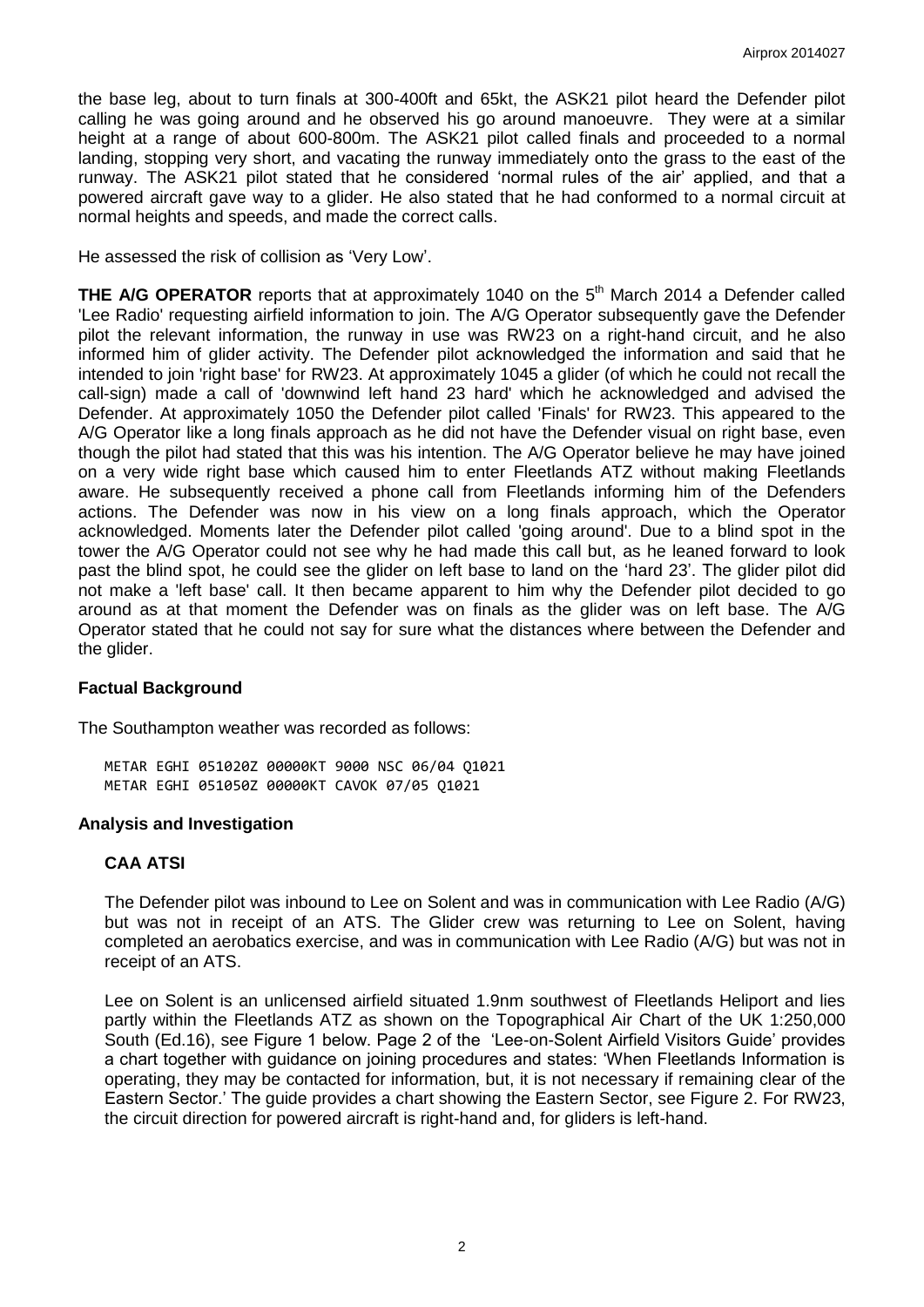

Figure 1:Topographical Chart 1:250,000 Figure 2: Chart extract from Lee on Solent visitors Guide

CAA ATSI had access to area radar recording. There is no facility to record RTF at Lee-on-Solent. CAA ATSI discussed the occurrence with the Air/Ground (A/G) operator.

The A/G operator reported that glider activity was taking place and due to the recent heavy rain the ground was soft and gliders were using the hard surface. The A/G operator could not recollect the Defender pilot calling in advance for a pre-flight briefing but believed that this information had been passed to him on his first call inbound.

At 1048:17, radar recording showed the Defender, 4.3nm north of Lee on Solent, squawking 7000 and indicating FL012 (Altitude 1416ft QNH 1021hPa). In discussion, the A/G operator reported that the Defender pilot had contacted Lee Radio reporting inbound from the north for a right base join for RW23. He had advised the Defender pilot that gliding was active. Radar recording showed the Defender pilot enter the Fleetlands ATZ from the north and route towards Fleetlands Heliport. The Defender pilot commenced a right turn and, at 1050:11, passed 0.2nm northwest of Fleetlands at an indicated altitude of 500ft, see Figure 3



Figure 3: Swanwick MRT at 1050:11

The A/G operator recalled that the Defender pilot had called on right base but was not seen and he suspected that the Defender pilot had completed a wide circuit and was on long final. This was confirmed when Fleetlands called to advise that the Defender pilot had penetrated their ATZ without calling them. The A/G operator outlined how inbound aircraft normally approach within the western sector keeping clear of Fleetlands.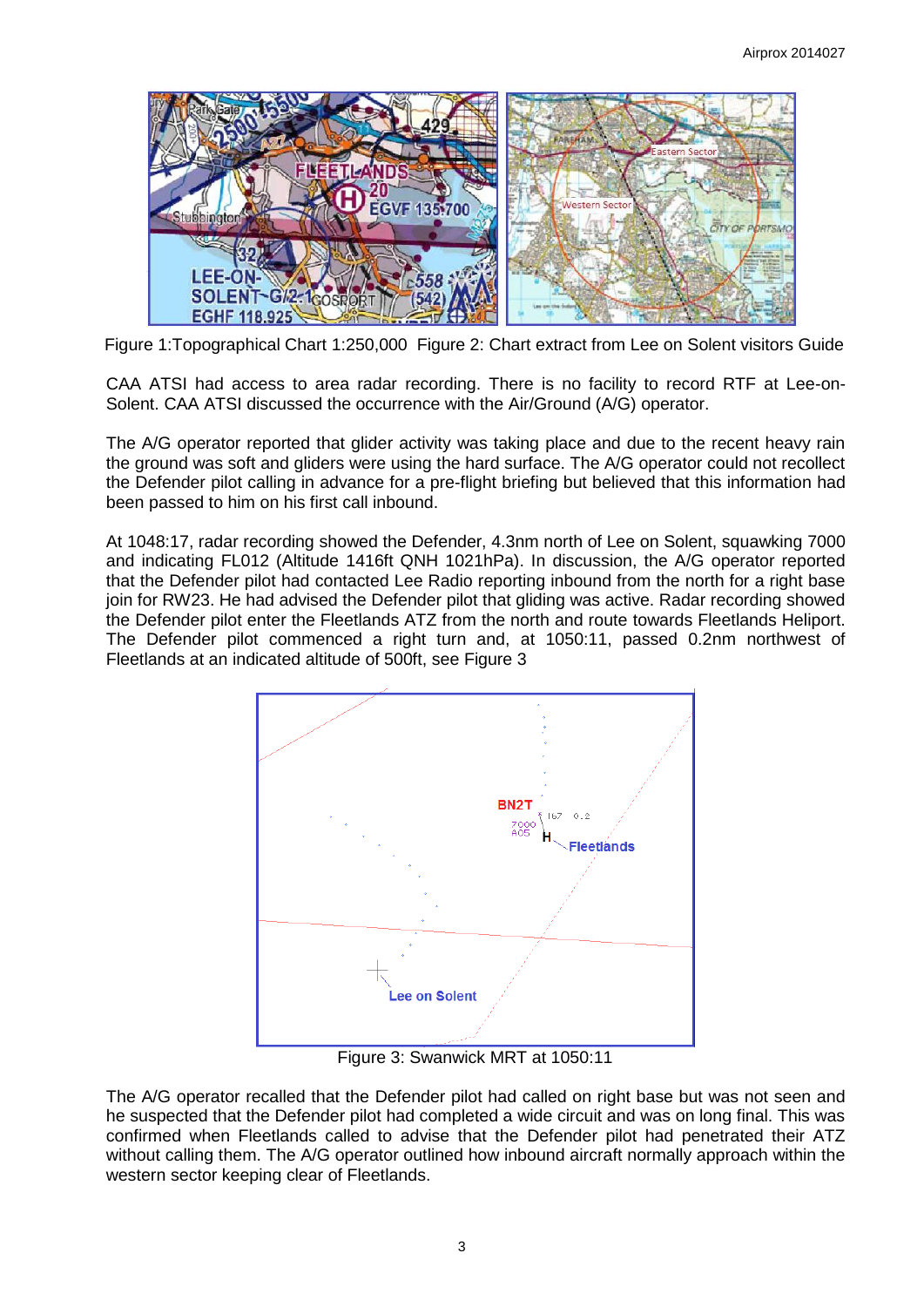At this point the Glider pilot reported joining downwind and traffic information was passed to the Defender pilot. The A/G operator recalled that he had not sighted the glider on base leg and reported that gliders do not normally call base leg if they have previously reported downwind.

At 1050:30, the Defender pilot was 1.5nm northeast of Lee on Solent at an indicated altitude of 300ft. The Defender pilot saw the Glider joining from left base and commenced a go around. At 1050:44, radar recording showed the Defender pilot 1.1nm northeast of Lee on Solent, in a right turn. The Defender pilot climbed to altitude 500ft and then made a left turn to parallel the runway centreline. The A/G operator considered that the Glider had right of way. The glider was not shown on the radar recording and it was therefore not possible to show the geometry of the encounter.

The A/G operator passed traffic information to the Defender pilot regarding gliding activity and the Glider rejoining. Both aircraft were operating VFR at an unlicensed airfield in Class G uncontrolled airspace in good weather conditions and were responsible for their own collision avoidance in accordance with Rules of the Air .

### **UKAB Secretariat**

Both crews shared an equal responsibility for collision avoidance and not to fly into such proximity as to create a danger of collision<sup>1</sup> and the Defender pilot was required to conform to the pattern of traffic intending to land<sup>2</sup>. The Rules of the Air 2007 (as amended) only makes provision for flying machines and airships to give way to gliders under Rule 9 (Converging), which in turn is subject to Rule 10 (Approaching head-on) and Rule 11 (Overtaking). Notwithstanding statute, it would be impractical for a glider pilot to give way to a powered aircraft in the landing phase without introducing significant additional risk to the glider pilot. For all practical purposes, the UKAB therefore considers that powered aircraft pilots have a duty to give way to gliders when on a normal approach to land.

#### **Comments**

# **JHC**

The Defender pilot was advised by Solent Radar to free call Lee-on-Solent to join and land. He was made aware of a glider operating from a winch out of Lee-on-Solent. He elected not to contact Fleetlands due to the limited time and distance between leaving Solent's RTF and positioning to land, but It is acknowledged that he should have done so, as he flew through their Eastern sector. He heard the glider call "Right base", but shortly after became aware that it was actually at left base. As soon as he saw this he took the safe and correct option in electing to overshoot and give way to the glider.

#### **Summary**

An Airprox was reported when a Britten-Norman Defender and an ASK21 glider flew into proximity at about 1050 on 5<sup>th</sup> March 2014 whilst positioning onto final approach for RW23 at Lee on Solent. Both pilots were operating under VFR in VMC, listening out on Lee Radio.

# **PART B: SUMMARY OF THE BOARD'S DISCUSSIONS**

Information available included reports from the pilots of both aircraft, radar photographs/video recordings, a report from the A/G Operator involved and reports from the appropriate ATC and operating authorities.

 $\overline{\phantom{a}}$ Rules of the Air 2007 (as amended), Rule 8 (Avoiding aerial collisions).

 $2$  ibid., Rule 12 (Flight in the vicinity of an aerodrome).